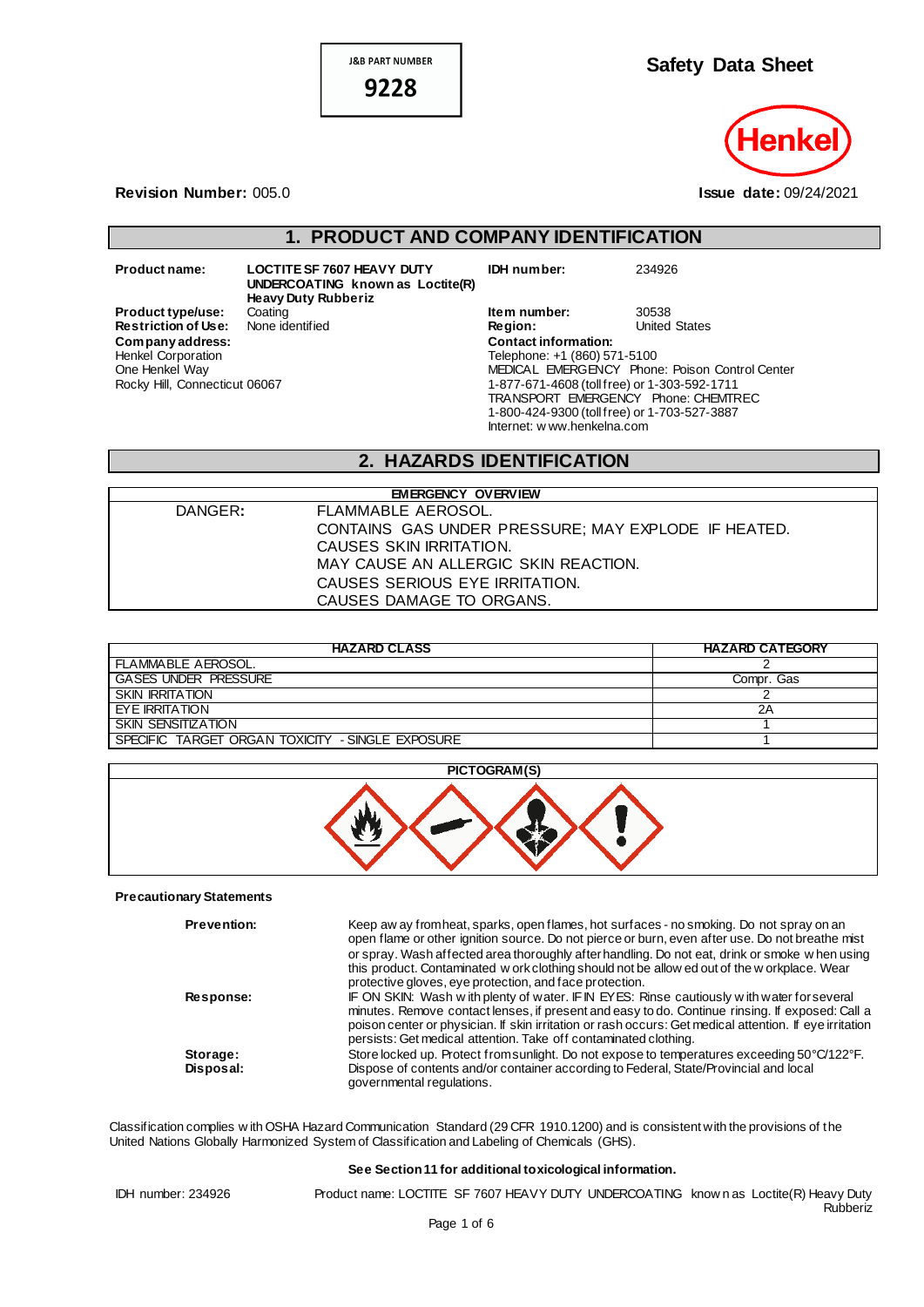# **3. COMPOSITION / INFORMATION ON INGREDIENTS**

| Hazardous Component(s)                             | <b>CAS Number</b> | Percentage* |  |
|----------------------------------------------------|-------------------|-------------|--|
| Calcium carbonate                                  | 471-34-1          | $10 - 20$   |  |
| Hydrocarbon aliphatic aromatic<br>naphthenic C9-12 | 64742-88-7        | $10 - 20$   |  |
| propane                                            | 74-98-6           | $5 - 10$    |  |
| Asphalt, oxidized                                  | 64742-93-4        | $5 - 10$    |  |
| butane                                             | 106-97-8          | $5 - 10$    |  |
| Kaolin                                             | 1332-58-7         | $5 - 10$    |  |
| Methanol                                           | $67 - 56 - 1$     | $1 - 5$     |  |
| Di-"isodecyl" phthalate                            | 26761-40-0        | $0.1 - 1$   |  |

\* Exact percentages may vary or are trade secret. Concentration range is provided to assist users in providing appropriate pr otections.

|                                    | <b>4. FIRST AID MEASURES</b>                                                                                                                                                                                   |
|------------------------------------|----------------------------------------------------------------------------------------------------------------------------------------------------------------------------------------------------------------|
| Inhalation:                        | Move to fresh air. If breathing is difficult, give oxygen. If not breathing, give<br>artificial respiration. If symptoms develop and persist, get medical attention.                                           |
| Skin contact:                      | Immediately flush skin w ith plenty of w ater (using soap, if available). Remove<br>contaminated clothing and footwear. Wash clothing before reuse. If symptoms<br>develop and persist, get medical attention. |
| Eye contact:                       | Immediately flush eyes with plenty of water for at least 15 minutes. Get<br>medical attention.                                                                                                                 |
| Ingestion:                         | Do not induce vomiting. Never give anything by mouth to an unconscious<br>person. Get immediate medical attention.                                                                                             |
| Symptoms:                          | See Section 11.                                                                                                                                                                                                |
|                                    | <b>5. FIRE FIGHTING MEASURES</b>                                                                                                                                                                               |
| Extinguishing media:               | Foam, dry chemical or carbon dioxide.                                                                                                                                                                          |
| Special firefighting procedures:   | Wear self-contained breathing apparatus and full protective clothing, such as<br>turn-out gear. In case of fire, keep containers cool with water spray.                                                        |
| Unusual fire or explosion hazards: | Isolate from heat, electrical equipment, sparks, and open flame. Closed<br>containers may rupture (due to build up of pressure) when exposed to extreme<br>heat.                                               |
| Hazardous combustion products:     | Oxides of carbon. Toxic and irritating vapors.                                                                                                                                                                 |
|                                    | <b>6. ACCIDENTAL RELEASE MEASURES</b>                                                                                                                                                                          |

| Environmental precautions: | Do not allow product to enter sew er or waterways.                                                                                                                                                                  |
|----------------------------|---------------------------------------------------------------------------------------------------------------------------------------------------------------------------------------------------------------------|
| Clean-up methods:          | Remove all sources of ignition. Ventilate area. Soak up with inert absorbent<br>material (e.g. sand, silica gel, acid binder, universal binder, saw dust). Store in<br>a closed container until ready for disposal. |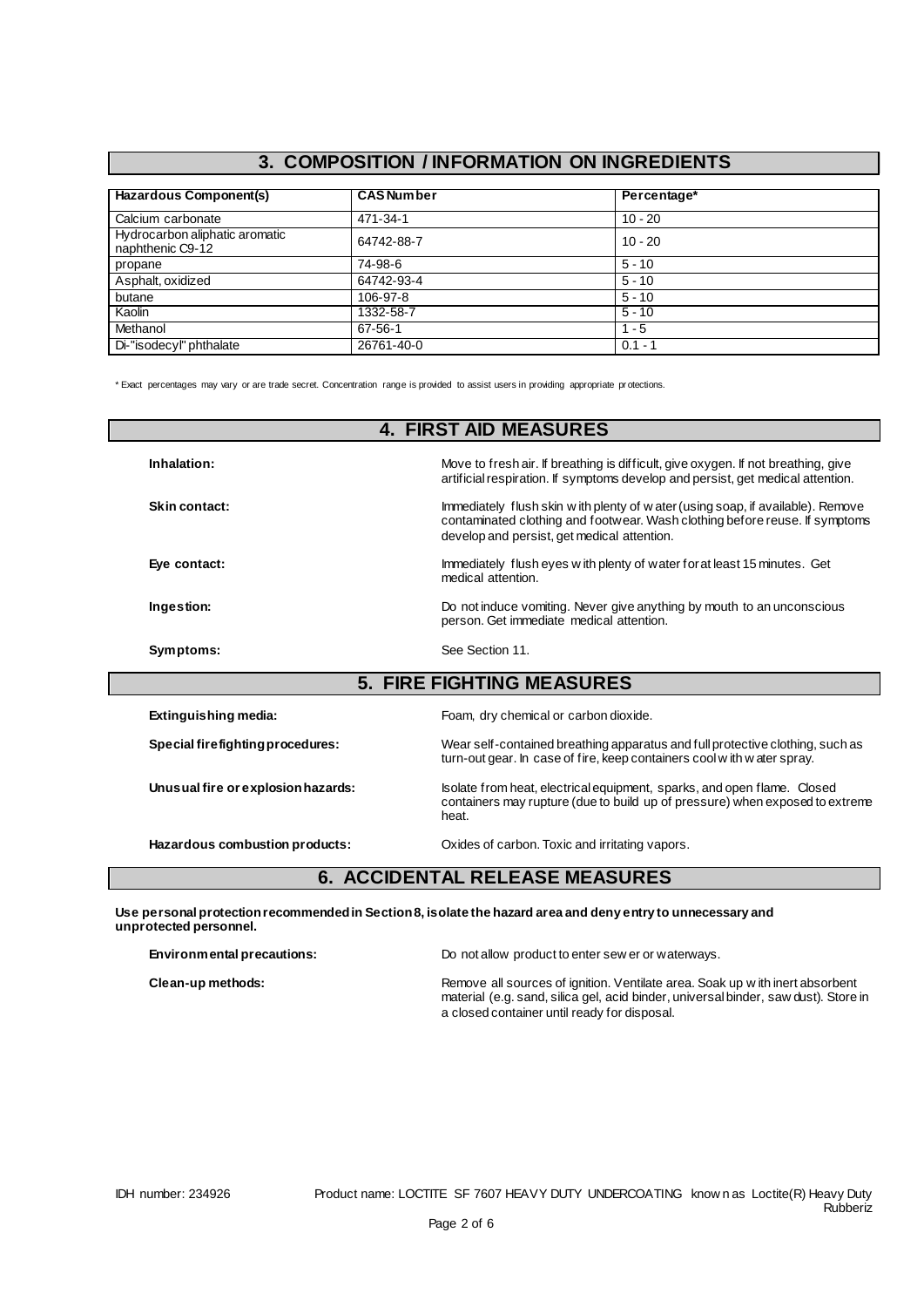# **7. HANDLING AND STORAGE**

Handling: **Handling:** Keep aw ay from heat, spark and flame. Do not puncture or incinerate pressurized containers. Avoid contact with eyes, skin and clothing. Do not breathe gas/fumes/vapor/spray. Refer to Section 8.

Storage: **Storage: Keep in a cool, well ventilated area aw ay from heat, sparks and open flame.** Keep container tightly closed until ready for use.

**For information on product shelf life, please review labels on container or check the Technical Data Sheet.**

#### **8. EXPOSURE CONTROLS / PERSONAL PROTECTION**

**Employers should complete an assessment of all workplaces to determine the need for, and selection of, proper exposure controls and protective equipment for each task performed.**

| Hazardous Component(s)                             | <b>ACGIHTLV</b>                                                                                                                                                                                                                                                   | OSHA PEL                                                                                                                                                                                                                                               | <b>AIHA WEEL</b> | <b>OTHER</b> |
|----------------------------------------------------|-------------------------------------------------------------------------------------------------------------------------------------------------------------------------------------------------------------------------------------------------------------------|--------------------------------------------------------------------------------------------------------------------------------------------------------------------------------------------------------------------------------------------------------|------------------|--------------|
| Calcium carbonate                                  | 10 mg/m3 TWA Total<br>dust.<br>3 mg/m3 TWA<br>Respirable particles.<br>10 mg/m3 TWA<br>Inhalable particles.                                                                                                                                                       | 5 mg/m3 PEL<br>Respirable fraction.<br>15 mg/m3 PEL Total<br>dust.<br>5 mg/m3 PEL<br>Respirable fraction.<br>15 mg/m3 TWA Total<br>dust.<br>50 MPPCF TWA<br>Total dust.<br>15 MPPCF TWA<br>Respirable fraction.<br>5 mg/m3 TWA<br>Respirable fraction. | None             | None         |
| Hydrocarbon aliphatic aromatic<br>naphthenic C9-12 | 200 mg/m3 TWA (as<br>total hydrocarbon<br>vapor) Non-aerosol.<br>(SKIN) (as total<br>hydrocarbon vapor)<br>Non-aerosol.<br>100 ppm TWA<br>(SKIN) (as total<br>hydrocarbon vapor)<br>Non-aerosol.<br>200 mg/m3 TWA (as<br>total hydrocarbon<br>vapor) Non-aerosol. | 500 ppm (2,900<br>mg/m3) TWA<br>100 ppm (400<br>mg/m3) PEL                                                                                                                                                                                             | None             | None         |
| propane                                            | D: Simple<br>asphyxiant, EX:<br>Explosion hazard<br>(Simple asphyxiant.)                                                                                                                                                                                          | 1,000 ppm (1,800<br>mg/m3) PEL                                                                                                                                                                                                                         | None             | None         |
| Asphalt, oxidized                                  | None                                                                                                                                                                                                                                                              | None                                                                                                                                                                                                                                                   | None             | None         |
| butane                                             | 1,000 ppm STEL<br>(Simple asphyxiant.)                                                                                                                                                                                                                            | None                                                                                                                                                                                                                                                   | None             | None         |
| Kaolin                                             | 2 mg/m3 TWA<br>Respirable fraction.                                                                                                                                                                                                                               | 5 mg/m3 PEL<br>Respirable fraction.<br>15 mg/m3 PEL Total<br>dust.<br>15 MPPCF TWA<br>Respirable fraction.<br>50 MPPCF TWA<br>Total dust.<br>5 mg/m3 TWA<br>Respirable fraction.<br>15 mg/m3 TWA Total<br>dust.                                        | None             | None         |
| Methanol                                           | 200 ppm TWA<br>250 ppm STEL<br>(SKIN)                                                                                                                                                                                                                             | 200 ppm (260)<br>mg/m3) PEL                                                                                                                                                                                                                            | None             | None         |
| Di-"isodecyl" phthalate                            | None                                                                                                                                                                                                                                                              | <b>None</b>                                                                                                                                                                                                                                            | None             | None         |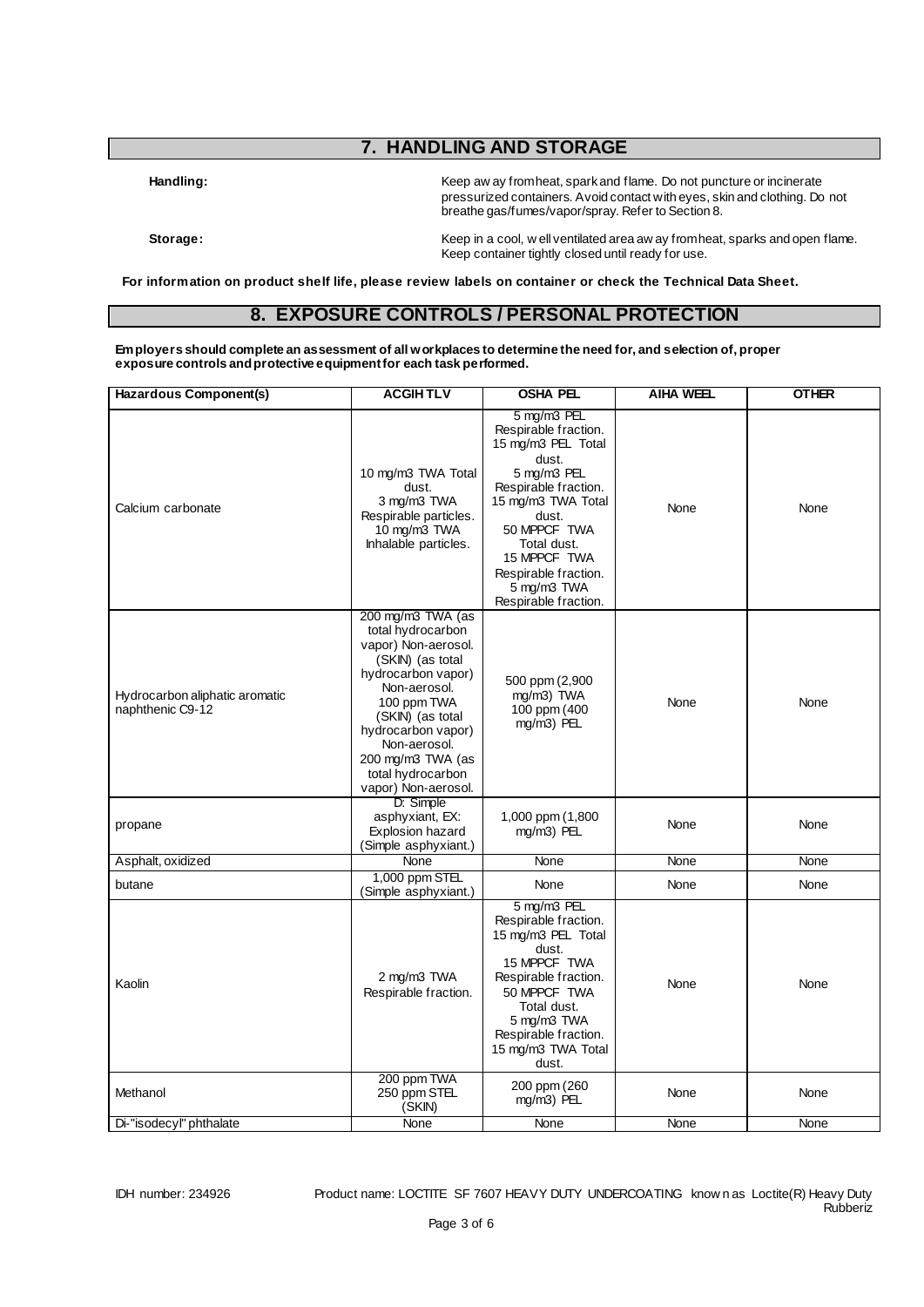**Engineering controls:** Local exhaust ventilation is recommended w hen general ventilation is not sufficient to control airborne contamination. **Respiratory protection:** If personal exposure cannot be controlled below applicable limits by ventilation, w ear a properly fitted organic vapor/particulate respirator approved by NIOSH. When sanding or abrading the dried film, w ear a dust/mist respirator approved by NIOSH for dust w hich may be generated from this product, underlying paint, or the abrasive. Eye/face protection: Safety goggles or safety glasses with side shields. Full face protection should be used if the potential for splashing or spraying of product exists. Safety show ers and eye wash stations should be available. **Skin protection:** Use impermeable gloves and protective clothing as necessary to prevent skin

## **9. PHYSICAL AND CHEMICAL PROPERTIES**

contact.

**Physical state:** Aerosol<br> **Color:** Aerosol<br>
Black **Color:** Black **Odor:** Solvent **Odor threshold:** Not available.<br> **pH:** Not available.<br>
Not available. **Vapor pressure:<br>Boiling point/range: Melting point/ range:** Not and Not a Not a Not a Not a Not a Not a Not a Not a Not a Not a Not a Not a Not a Not a Not a Not a Not a Not a Not a Not a Not a Not a Not a Not a Not a Not a Not a Not a Not a Not a Not a Not **Specific gravity:**<br>Vapor density: **Vapor density:**<br>
Flash point:<br>
Flash point:<br>  $\langle 0 \degree C \langle 0 \degree C \rangle$ **Flame projection:** 76 c<br>**Flammable/Explosive limits - lower:** 2002 1 % **Flammable/Explosive limits - lower:** 1 % **Flammable/Explosive limits - upper:** 36.5 % Autoignition temperature:<br>Flam mability: **Solubility in water: Not available.**<br> **Partition coefficient (n-octanol/water):** Not available. **Partition coefficient (n-octanol/water):** Not available.<br>VOC content: 28.47% **VOC content:**<br>Viscosity: **Decomposition temperature:** 

Not available.<br>Not available. **boiling point 9.4 - 201 °C (** $> 0.4$  **- 393.8 °F)**<br>Not available. **Flash point:**  $\leq 0 \degree C$  (< 32°F) ; (value for propellant).<br> **Flashback:** This product exhibits flashback when to This product exhibits flashback w hen tested for flame extension.<br>76 cm (29.92 inch) **Flam mability:**<br> **Flammability:** The substance or mixture is a flammable aerosol w ith the category 2.<br>
Faster than ether., (Ether = 1) Faster than ether., (Ether = 1)<br>Not available. Not available.<br>Not available.

## **10. STABILITY AND REACTIVITY**

| Stability:                           | Stable under normal conditions of storage and use.                                                                 |
|--------------------------------------|--------------------------------------------------------------------------------------------------------------------|
| Hazardous reactions:                 | None under normal processing.                                                                                      |
| Hazardous decomposition<br>products: | Oxides of carbon. Irritating organic vapours.                                                                      |
| Incompatible materials:              | Strong oxidizing agents.                                                                                           |
| Reactivity:                          | Not available.                                                                                                     |
| Conditions to avoid:                 | High temperatures. Heat, flames, sparks and other sources of ignition. Store aw ay from<br>incompatible materials. |

## **11. TOXICOLOGICAL INFORMATION**

**Relevant routes of exposure:** Skin, Inhalation, Eyes, Ingestion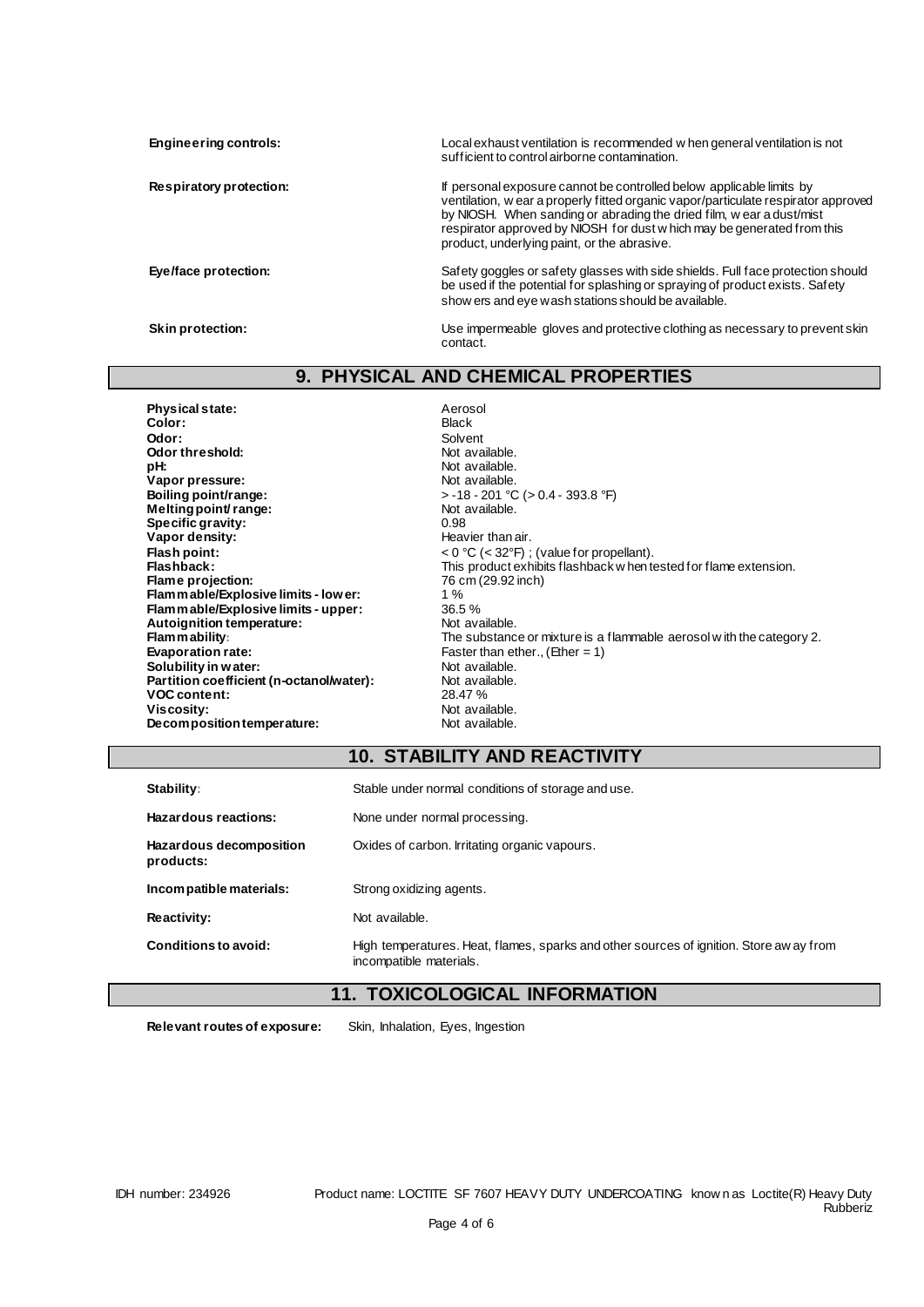#### **Potential Health Effects/Symptoms**

| Inhalation:          | May cause respiratory tract irritation. May cause central nervous systemeffects with nausea, |
|----------------------|----------------------------------------------------------------------------------------------|
|                      | dizziness and headache.                                                                      |
| <b>Skin contact:</b> | Causes skin irritation. May cause allergic skin reaction.                                    |
| Eye contact:         | Causes serious eye irritation.                                                               |
| Ingestion:           | Not expected under normal conditions of use. Can cause blindness.                            |
|                      |                                                                                              |

| Hazardous Component(s)                             | LD50s and LC50s                                                                                                                                                                                                                                                                               | Immediate and Delayed Health Effects      |
|----------------------------------------------------|-----------------------------------------------------------------------------------------------------------------------------------------------------------------------------------------------------------------------------------------------------------------------------------------------|-------------------------------------------|
| Calcium carbonate                                  | Oral LD50 (Rat) = $6,450$ mg/kg<br>Oral LD50 (Mouse) = $6,450$ mg/kg<br>Inhalation LC50 (Rat, $4 h$ ) = $> 3$ mg/l                                                                                                                                                                            | Nuisance dust                             |
| Hydrocarbon aliphatic aromatic<br>naphthenic C9-12 | Inhalation LC50 (Rat, $4 h$ ) = $> 5.28$ mg/l                                                                                                                                                                                                                                                 | Central nervous system, Irritant          |
| propane                                            | Inhalation LC50 (Rat, $4 h$ ) = > 13023 ppm<br>Inhalation LC50 (Rat, $4 h$ ) = > 13023 ppm                                                                                                                                                                                                    | Cardiac, Central nervous system, Irritant |
| Asphalt, oxidized                                  | None                                                                                                                                                                                                                                                                                          | Irritant                                  |
| butane                                             | None                                                                                                                                                                                                                                                                                          | Cardiac, Central nervous system, Irritant |
| Kaolin                                             | Oral LD50 (Rat) = $> 5,000$ mg/kg<br>Dermal LD50 $(Rat) = 5,000$ mg/kg                                                                                                                                                                                                                        | Nuisance dust                             |
| Methanol                                           | Oral LD50 (Rat) = $5,628$ mg/kg<br>Oral LD50 (Mouse) = $7,300$ mg/kg<br>Oral LD50 (Rabbit) = $14.4$ g/kg<br>Dermal LD50 (Rabbit) = $15,800$ mg/kg<br>Inhalation LC50 (Rat, $4 h$ ) = 128.2 mg/l<br>Inhalation LC50 (Rat, $4 h$ ) = 130.7 mg/l<br>Inhalation LC50 (Rat, $4 h$ ) = > 115.9 mg/l | Eyes, Irritant, Metabolic, Nervous System |
| Di-"isodecyl" phthalate                            | Oral LD50 $(Rat) = 64,000$ mg/kg<br>Dermal LD50 (Rabbit) $=$ > 3,160 mg/kg                                                                                                                                                                                                                    | Irritant, Allergen                        |

| Hazardous Component(s)                             | <b>NTP Carcinogen</b> | <b>IARC Carcinogen</b> | <b>OSHA Carcinogen</b><br>(Specifically Regulated) |
|----------------------------------------------------|-----------------------|------------------------|----------------------------------------------------|
| Calcium carbonate                                  | No                    | No                     | No                                                 |
| Hydrocarbon aliphatic aromatic<br>naphthenic C9-12 | No                    | No                     | No                                                 |
| propane                                            | No.                   | <b>No</b>              | No                                                 |
| Asphalt, oxidized                                  | No                    | Group 2A               | No                                                 |
| butane                                             | No                    | No.                    | <b>No</b>                                          |
| Kaolin                                             | No                    | No                     | <b>No</b>                                          |
| Methanol                                           | No                    | No                     | No                                                 |
| Di-"isodecyl" phthalate                            | No                    | No.                    | <b>No</b>                                          |

#### **12. ECOLOGICAL INFORMATION**

**Ecological information:** Not available.

#### **13. DISPOSAL CONSIDERATIONS**

**Information provided is for unused product only.**

**Recommended method of disposal:** Follow all local, state, federal and provincial regulations for disposal.

## **14. TRANSPORT INFORMATION**

**The transport information provided in this section only applies to the material/formulation itself, and is not specific to any package/configuration.**

**U.S. Department of Transportation Ground (49 CFR)**

| Propershipping name:      | Aerosols       |
|---------------------------|----------------|
| Hazard class or division: | 21             |
| Identification number:    | <b>UN 1950</b> |
| Packing group:            | None           |